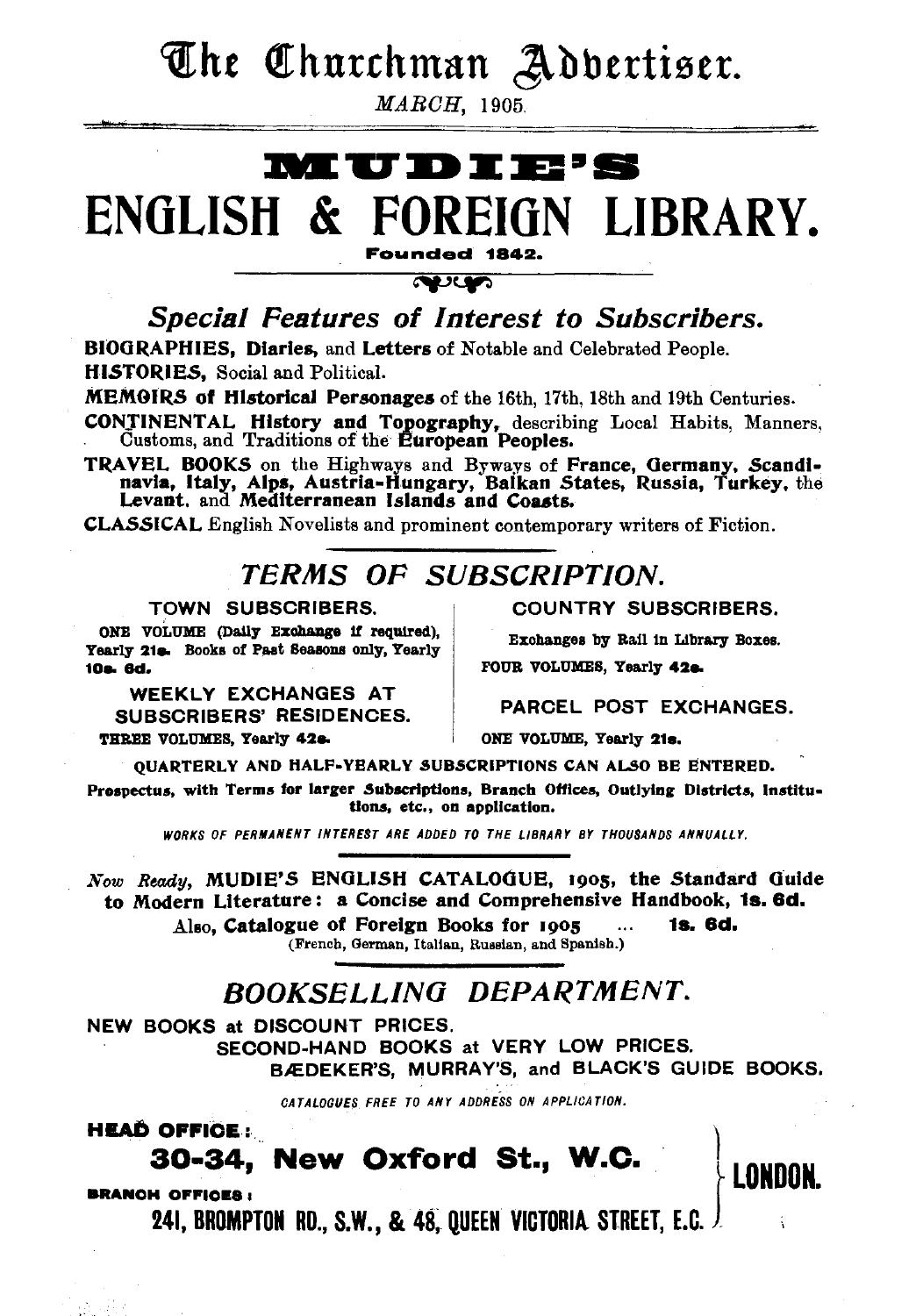## **ELLIOT STOCK'S NEW BOOKS.**

NEW AND HELPFUL MANUAL FOR THE HOLY COMMUNION.

In limp cloth, for the pocket, and uniform with the Prayer Book, ls. net in cloth, and in leather binding at 2s. net ; lambskin, 3s. net; and in Persian calf, 3s. 6d.

## COMMUNION & OFFERING.

#### By the Rev. G. H. S. WALPOLE, D.D.,

Examining Chaplain to the Archbishop of York, Rector of Lambeth.

"The value of this excellent little book is very great. It is for busy people who want short and good prayers, and who welcome sound instruction if it can be briefly given. The whole forms a singularly complete and conven

BY THE SAME AUTHOR.

*Third Edition.* 

In cloth limp, for the pocket, and uniform with the Prayer Book, price 2s. net; also for presentation, in leather binding, 3s. net; in lambskin, 3s. 6d. net, and in Persian calf, 4s. 6d. net.

THE PEOPLE'S PSALTER. A Plain Book for those who wish to use the Psalms in Church with intelligence and devotion.

"We think that this little book may be a useful help in suggesting ways by which different Psalms may be applied to present-day difficulties, and to the problems and anxieties with which the Church is always confronted."-

**Sixth Edition.** In crown 8vo., cloth, gilt lettered, price 2s. 6d. net.

VITAL RELIGION: or, the Personal Knowledge of Christ.

"A work of real spiritual value. We heartily recommend it to all thoughtful readers."-Guardian.

In crown 8vo., cloth, price 6s. net.

NOT LEFT WITHOUT WITNESS; or, Divine Truth in the Light of Reason and Revelation. By the Rev. JOHN BLACKET.

In crown 8vo., cloth, gilt lettered, price 3s. 6d. net.

 $\textbf{SHADOW}$  AND SUBSTANCE. A Handbook of Types and Antitypes for Church Teachers. By E. K. RYDE WATSON.

In foolscap 8vo., bound in cloth, price 3s. 6d. net.

DAILY THOUGHTS FROM DANTE ALIGHIERI. Selected and arranged for each day in the year. By J. B.

" A successful effort has been made to adopt many of the passages to the Church's round of fasts and festivals. The work of selection from the poet is always a critical process. It is not always well done, but here the mo

#### NEW VOLUME OF VERSE.

In crown 8vo., bound in cloth, price 3s. 6d.

MARIA CREATRIX, and other Poems. By the Rev. T. H. PASSMORE, M.A., author of "Leisurable Studies," "The Things Beyond the Tomb," "The Sacred Vestments," "The Signs of Spring," etc.

''Mr. Passmore is not without a -certain fancy, a measure of the ·poetic feeling; his ideas are often irides- cent, if the violence of manner did not ob;cure their quality. *"-Academy.* ,

ELLIOT STOCK, 62, PATERNOSTER ROW, LONDON; E.C.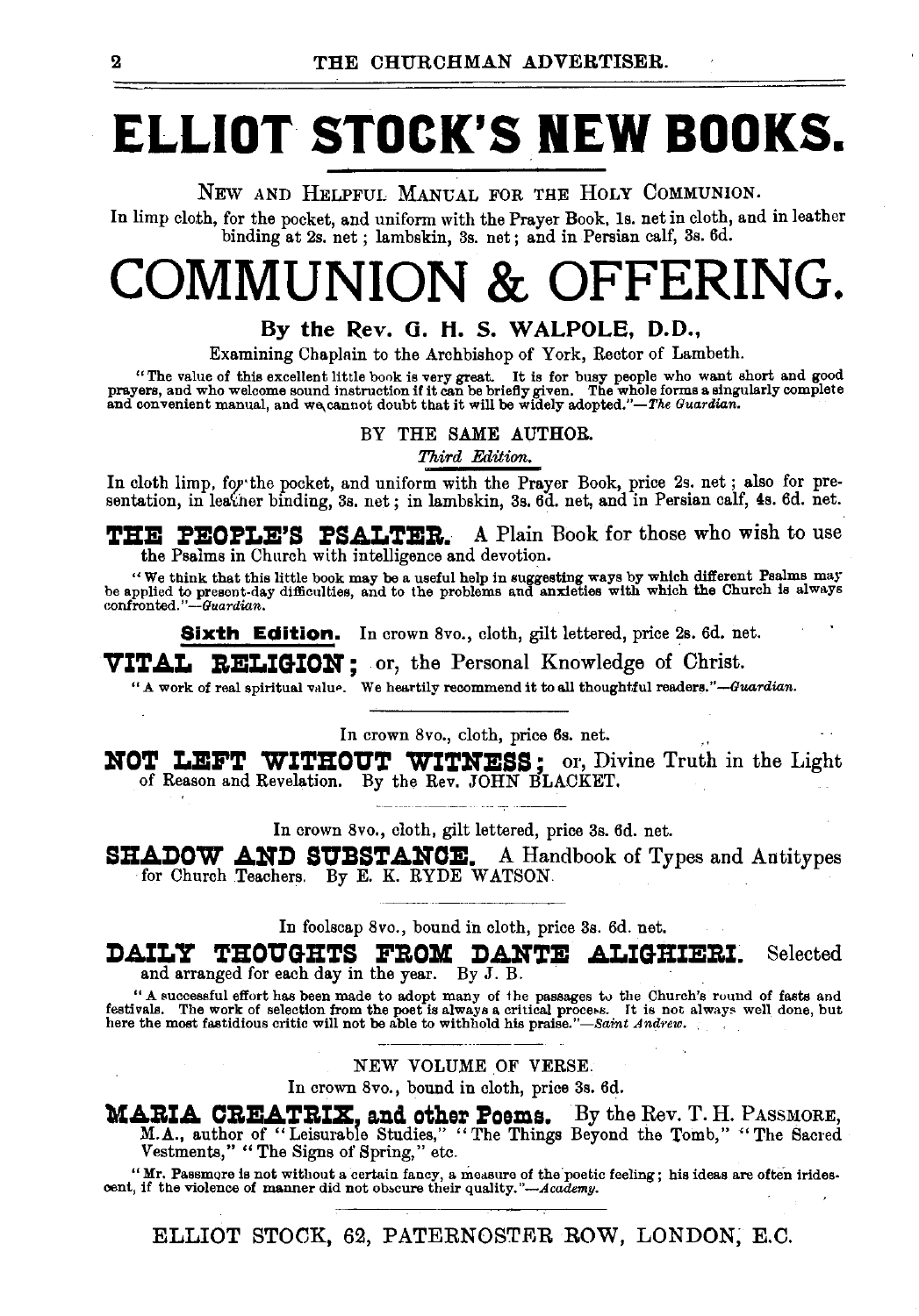### THE INTERPRETER. 6" The New Church Monthly Magazine. RP.

Popular Articles on Biblical Studies, Archæological Discovery, Church History, Social and Missionary Topics, Christian Evidences; Reviews and Correspondence.

SOME CONTENTS OF FEBRUARY NUMBER:

The Birth of Christ in the New Testament. Rev. W. ALLEN, M.A., Hebrew Lecturer, Exeter College, Oxford.

**Assyriology and Inspiration. II.** Rev. C. H. W. JOHNS, M.A., Lecturer in Assyriology, Queen's College, Cambridge, and King's College, London.

The Code of Hammurabi and the Laws of Israel.

The Biblical Story of Creation. Rev. S. L. BROWN, B.A., Hebrew Leeturer, Ripon College.

The Gospel Miracles. II. Their Credibility. RICHARD BROOK, B.A., Lincoln College, Oxford.

**England's Housing Question. II. The Present.** Rev. HENRY LEWIS, B.A., Rector of Bermondsey, S.E.

#### 96 pp., royal 8vo., SIXPENCE net.

Apply at Smith's Bookstalls; S. C. BROWN, LANGHAM & CO., LTD., 47, Great Russell Street, W.C.; or direct to the Publishers, RODGER & JOHNSON, Interpreter Office, Altrincham, Manchester.

Prospectus sent free on application. Annual Subscription, 7s. post free. March Number out March 8th.

Crown 8vo., cloth, 6s.

## The Spirit of God in **Biblical Literature.**

A STUDY in the HISTORY OF RELIGION.

### By IRVING F. WOOD, Ph.D.

Professor of Biblical Literature, Northampton, Mass.

The Scotsman says: "It is a learned and interesting study of a special aspect of the Bible, in which it retraces the growth from the earliest Scriptures down to the last books in the New Testament of the religious idea of the Holy Spirit. 'The problem of the book,' its author says, 'is not, What is the Spirit of God? It is rather, What was the Spirit of God supposed to be at each stage of its Biblical development?' To this question the work returns an elaborate, systematic, and erudite answer, which cannot but prove instructive to students of the historical origin and progress of the central ideas of religion."

HODDER & STOUGHTON, 27, PATERNOSTER ROW, LONDON, E.C.

3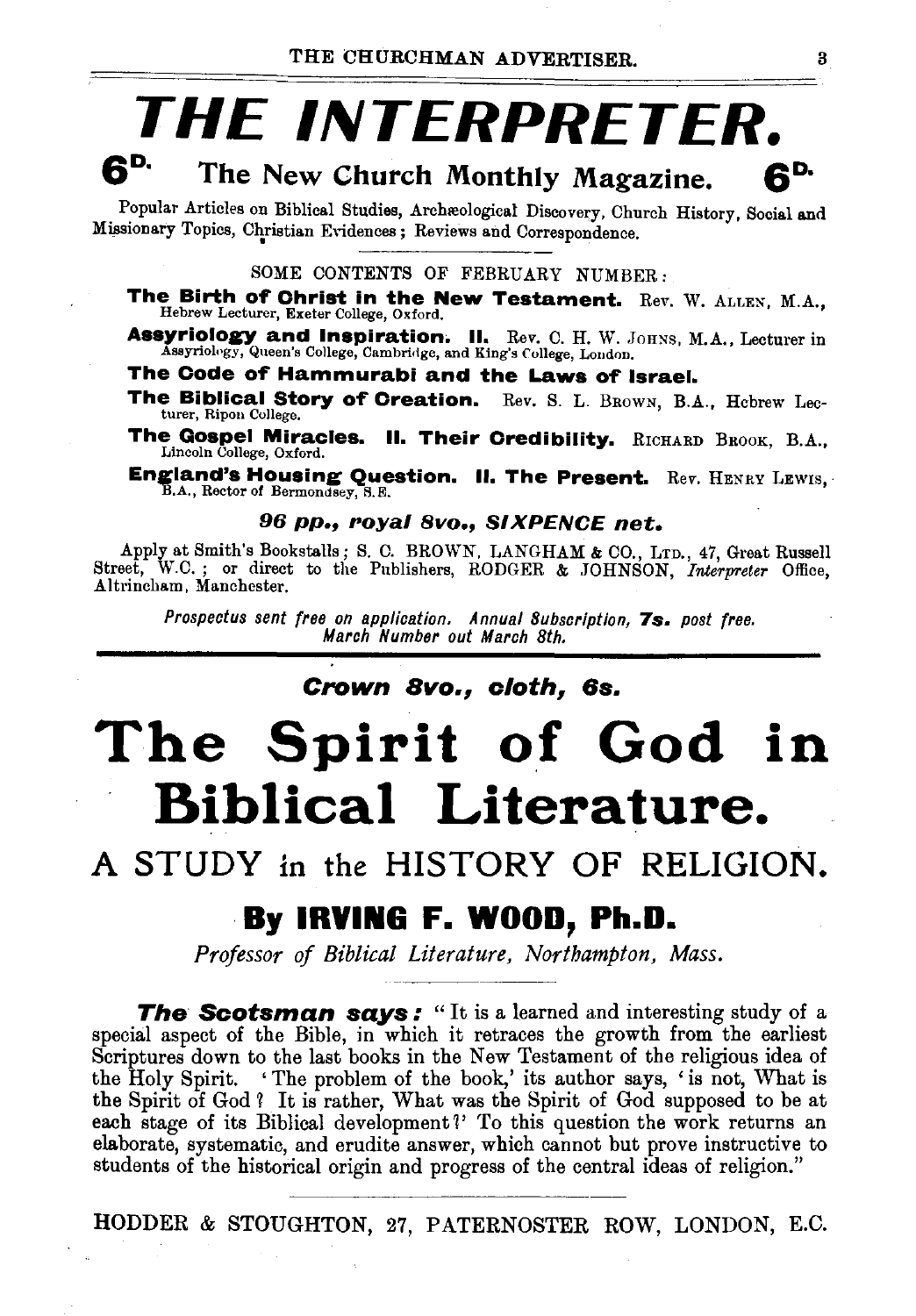

LONDON: *HOME WORDS* OFFICE, 11, LUDGATE SQUARE, E.C.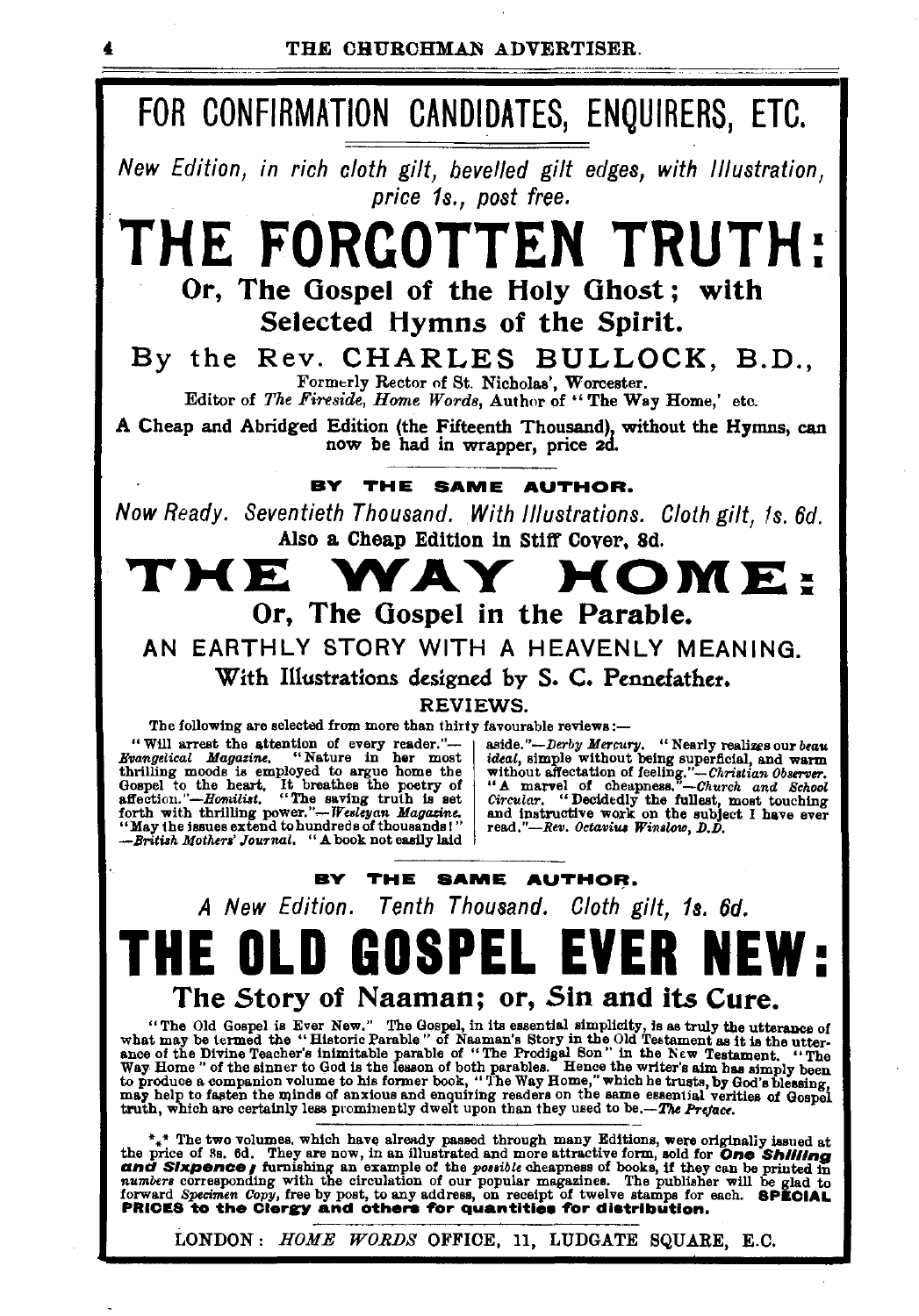## **ELLIOT STOCK'S NEW . BOOKS.**

Tastefully printed with broad margins, in large 4to. size, with over 150 Photographic Illustrations, handsomely bound, with gilt top, price 21s. net.

## **NORMAN TYMPANA AND LINTELS,**

#### **With Figures and Symbolical Sculpture, still or till recently existing in the Churches of Great Britain.**

With an extended Introduction and Description, and 150 Phototype Illustrations.

**BY** 

### **CHARLES EDWARD KEYSER, M.A., F.S.A.**

"The volume is produced with an elaborate detail which suits the subject, and establishes itself at once as a work of reference."-Reading Gazette.

"The illustrations are all of good size, and very clearly depict the sculptured figures and ornaments."-City Press.

"The whole subject of sculptured Norman tympana and lintels is of great interest, and is here adequately and comprehensively treated."-*Western Morning News*.

"This book of Mr. Keyser's is one of the most interesting on a. special subject of architectural detail which we have seen for some time."-British Architect.

### **NEW NOVELS.**

In crown Svo., cloth, price 6s.

#### **THE SCHOOL OF LIFE.** A Study in the Discipline of Circumstance. By SYBIL M. lLEs.

" The story is an excellent piece of work ; the interest is sustained from the first page to the last, and when the end is reached the reader feels the better for having read *it."-Leicester Mercury.* 

In crown Svo., cloth, gilt lettered, price 6s.

**LIFE'S PHASES.** A Domestic Story. By MARY ADAMS COLLINGS.

" Vividly written and full of human interest.-*Record*.

"There is some excellent character drawing; the incidents are well described, and the interest is maintained to the conclusion." *-Leicester Mercnry.* 

In crown 8vo., tastefully bound, 5s.

### **THE LOVE LETTERS OF A LADY OF QUALITY OF THE SEVENTEENTH CENTURY.** With 2 Fac simile Portraits from Miniatures.

"Full of romantic *interest.''-Newcastle Daily Chronicle.* 

"A refined and artistic piece of work. *"-Aberdeen Free Press.* 

ELLIOT STOCK, 62 PATERNOSTER ROW, LONDON, E.C.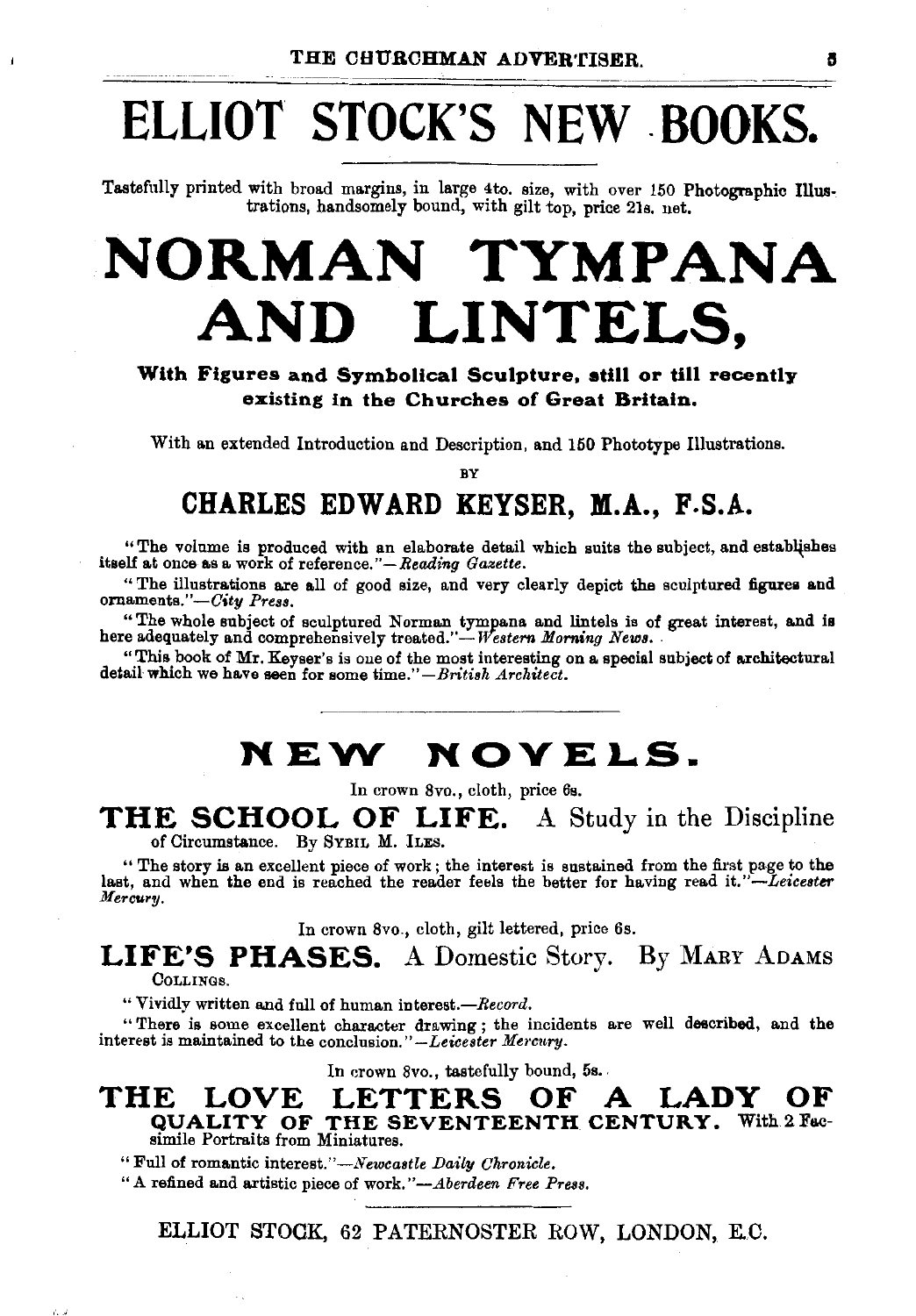## **Church of England Zenana Mlsslonaru Societu.**

For Evangelistic. Medical, and Educational Work among the<br>PATRONESS: Women of India and China.

The Society has at present 65 Stations, and<br>
employs 206 Missionaries in Home Connection,<br>
116 Assistants in Local Connection,<br>
116 Assistants in Local Connection, and over 900<br>
Bible-Women and Teachers.<br>
Bible-Women and T

EXTRONESS : CHAIBMAN:<br>H.R.H. THE DUCHESS OF CONNAUGHT. SIR W. MACKWORTH YOUNG, K.C.S.I.<br>he Society has at present 65 Stations, and | It has 14 fully equipped Hospitals and numerous

The Magazines of the Society, "INDIA'S WOMEN AND CHINA'S DAUGHTERS," published monthly (price 1d.).<br>"DAYBREAK," Quarterly (price 1d.) ; "HOMES OF THE EAST," Quarterly (price 4d.)

#### Donations and Subscriptions are Much Needed.

HoN. TREASURER-Col. ROBT. WILLIAMS, M.P. CLERICAL SECRETARY-Rev. 0. TONOE, M.A. LAY SEcRETARY-Mr. H. L. HEBBERT. CENTRALAssoCIAHON8ECRETARY-Miss MULVANY.

OFFICE-27, Chancery Lane, LONDON, W.C.

## LIBERATOR" RELIEF FUND.

Datton: H.R.H. PRINCE CHRISTIAN.

£10,000 required to Relieve New and Urgent Oases.

HUNDREDS of aged and afllicted victims, so cruelly robbed of their life-savings by the great Liberator Fraud, just as they were hoping to enjoy the fruit of their industry and thrift. Many of them are members of the Church of England. Cheques and P.O.'s should be sent to the Secretary, Rev. J. STOCKWELL WATTS, 16, Farringdon Street, E.C.

#### THE MISSIONS TO SEAMEN. H.R.H. TnE PRINCE OF WALES, K.G. OPERATIVE JEWISH CONVERTS' INSTITUTION *(In connection with the Church of England.)*

fh:~sibrnt: J. K. D. WINGFIELD-DIGBY, Esq., M.P.

**OBJECT.**-To assist young Christian Jews in distress by enabling them to help themselves. They are received for three years, provided for entirely, and taught trades.

**SUPPORT.**-Orders for Printing and Bookbinding<br>are very helpful, but subscriptions and donations are are very helpful, but subscriptions and donations are<br>also needed, and will be most thankfully received by<br>the Principal, the Rev. H. O. ALLEROYS, Palestine<br>House, Bodney Road, Hackney, N.E. ; or by the<br>Hon. Treasurer, A. Ramsgate.

*Bankers-Messrs.* BARCLAY & COMPANY, Ltd., 54, Lombard Street, E.C.

### PAROCHIAL MISSIONS TO THE JEWS AT HOME AND ABROAD.

*President-THE* DEAN OF WoRCESTER. *lion.* Secs.-CANON SrnJAMEsE. PHILIPPs, Bart. ARcHDEACON SUTTON.

Org. Sec.-REV. W. O. E. OESTERLEY.

Work in London, Liverpool, Manchester, Leeds, Bombay.

Applications for Grants have constantly to be refused owing to want of Funds.

Office: 39, VICTORIA STREET, LONDON, S.W.



Increased Contributions and Offertories, urgently needed, should be forwarded to the Secretary, Commander W. DAWSON, R.N. 11, B111ckingbam Rt., Strand, London W.C. NOW READY. CHEAP AND NINTH EDITION.

*Patron:* His MAJESTY THE KING.

*Vice-Patrons:* 

In demy 12mo., tastefully printed and bound,<br>
1s. 6d. post free.

NOTES FOR BOYS (and their Fathers) on Morals, Mind, and Manners. By "AN OLD Boy."

" The advice is simply excellent. It is practical, minute, and although high-toned, not too stringent." *-Literary World.* 

"The teaching is high-principled, liberal-minded, and drawn from practical experience. *"-Christian World.* 

"An admirable little volume, full of sound sense and wise suggestions, plenty of sympathy, with wholesome liberty."--Daily News.

ELLIOT STOCK, 62, PATERNOSTER Row, LoNDON.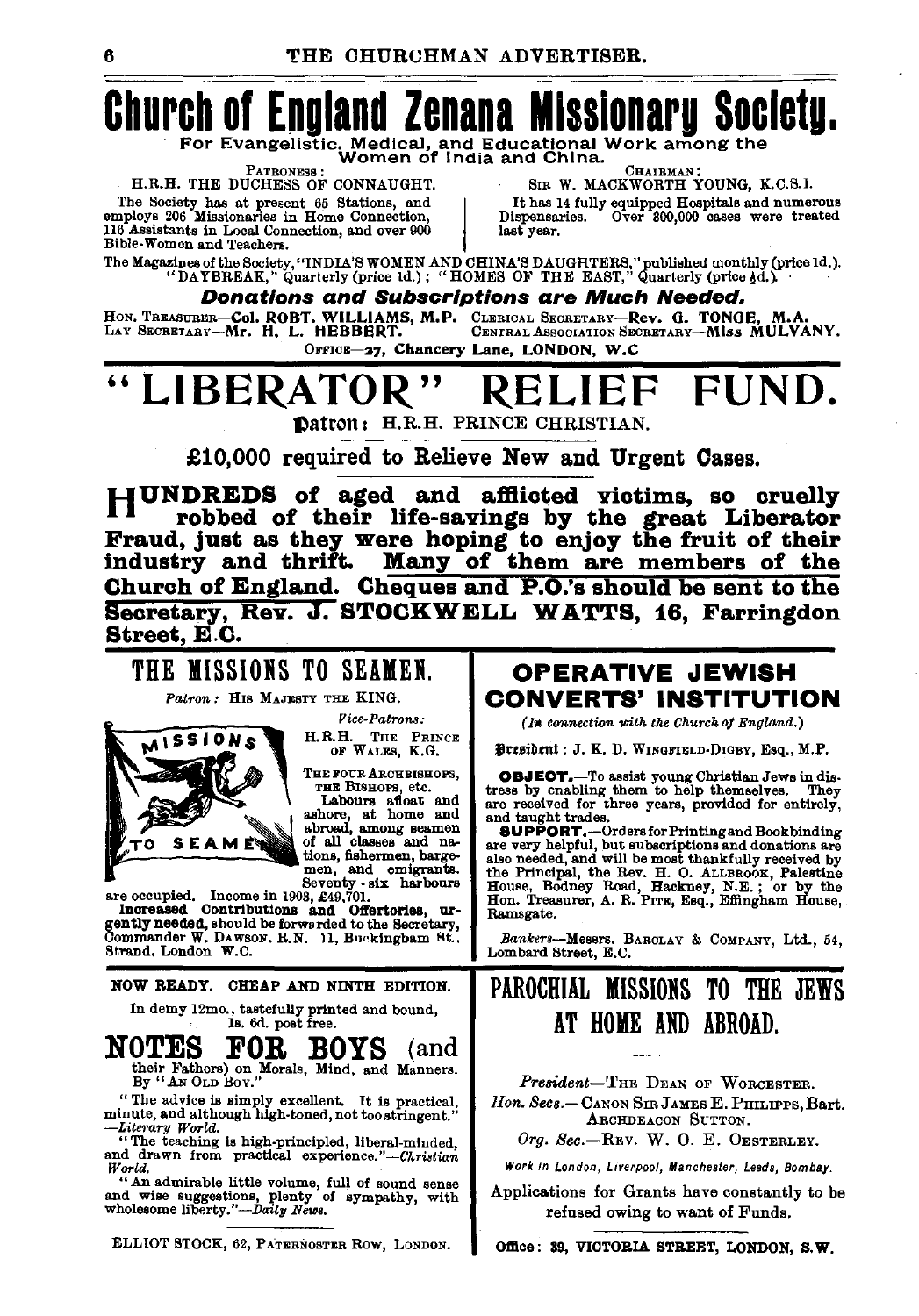In crown Svo., appropriately bound, price 5s.

#### A FIT OF HAPPINESS, *and Other Essays. THE SPECTATOR.* BY CECIL GRAY. From

"Solid and sensible reading. The themes are not commonplace, neither is the manner of discussing them. Fresh, vigorous thoughts, well pnt, are to be found on every page.'' *·-Aberdeen Free Press.* 

"In many of these essays there is a vein of pleasant humour, in some a healthy optimism and a living sympathy with the stndy of mankind through man, and all are written with freshness and vigour."-Scotsman.

LONDON: ELLIOT STOCK, 62, PATERNOSTER ROW, E.C.

### **SOCIETY** (SYRIAN COLONIZATION

Dresident: LORD AMHERST OF HACKNEY.

**TORTURE AND MASSACRE OF JEWS** has continued this year, and in September there were many bad outbreaks. Jews, therefore, leave Russia, where there is no safety for their wives or children. Very few can be received here. TH TO RELIEVE, by food and work, the misery of some of the thousands who have found refuge at Jerusalem. Owing to the long and serious illness of the Secretary, the work at Abraham's Vineyard (where seventy Jews are employed) has lately been suspended. 1,500 Families of aged, sick, and blind are on our registry for relief.

WE ASK FOR FUNDS, as the coming winter must add to the chronic distress of these poor in the chronic distress of these poor in their miserable homes. Work, food, and fuel are urgently needed.

DONATIONS THANKFULLY RECEIVED by

F. A. BEVAN, *Hon. Treasurer,* 54, LOMBARD STREET, E.C.

and by the *Secretarg,* 

E. A. FINN, 41, PARLIAMENT STREET, S.W.

PROTESTANT REFORMATION SOCIET

The OLDEST Church Society for the Maintenance of the Religious Principles of the Reformation The ONLY Mission to Roman Oatholics in England.

(Established 1827.)<br>**EDUCATIONAL.** 

MISSIONARY. EDUCATIONAL. EVANGELISTIC.

#### JUST PUBLISHED.<br>**STANT DICTIONARY.** THE PROTESTANT Beautlf'ully Illustrated, 15s. net.

Of REAL AND PERMANENT VALUE to a Clergyman, Minister, Teacher, Protestant Worker, Public or Parochial Library.

Funds are Urgently Needed.

WALTER A. LIMBRICK, Secreiary, 62, Berners Street, London, W.

## rotestantism and tbe Britisb People

*(WITH 1'WELVE ILLUSTRATIONS),* 

**By the Author of "REPLIES TO ROMANISTS." THE ENGLISH OHUROHMAN says:** "The subject-matter of the booklet indicates wide reading and deep historical knowledge."

ONE PENNY.

PROTESTANT ALLIANCE, 430, Strand, LONDON.

### MICHAEL'S COLLEGE, Near TENBURY, WORCESTERSHIRE.

BOYS thoroughly prepared for Public Schools. Most healthy situation; large playing fields and Fives Courts; separate cubicles. Head master, REV. W. A. RENWICK, M.A., late Scholar of Hertford College, Oxford.

APPLY: REV. THE WARDEN.